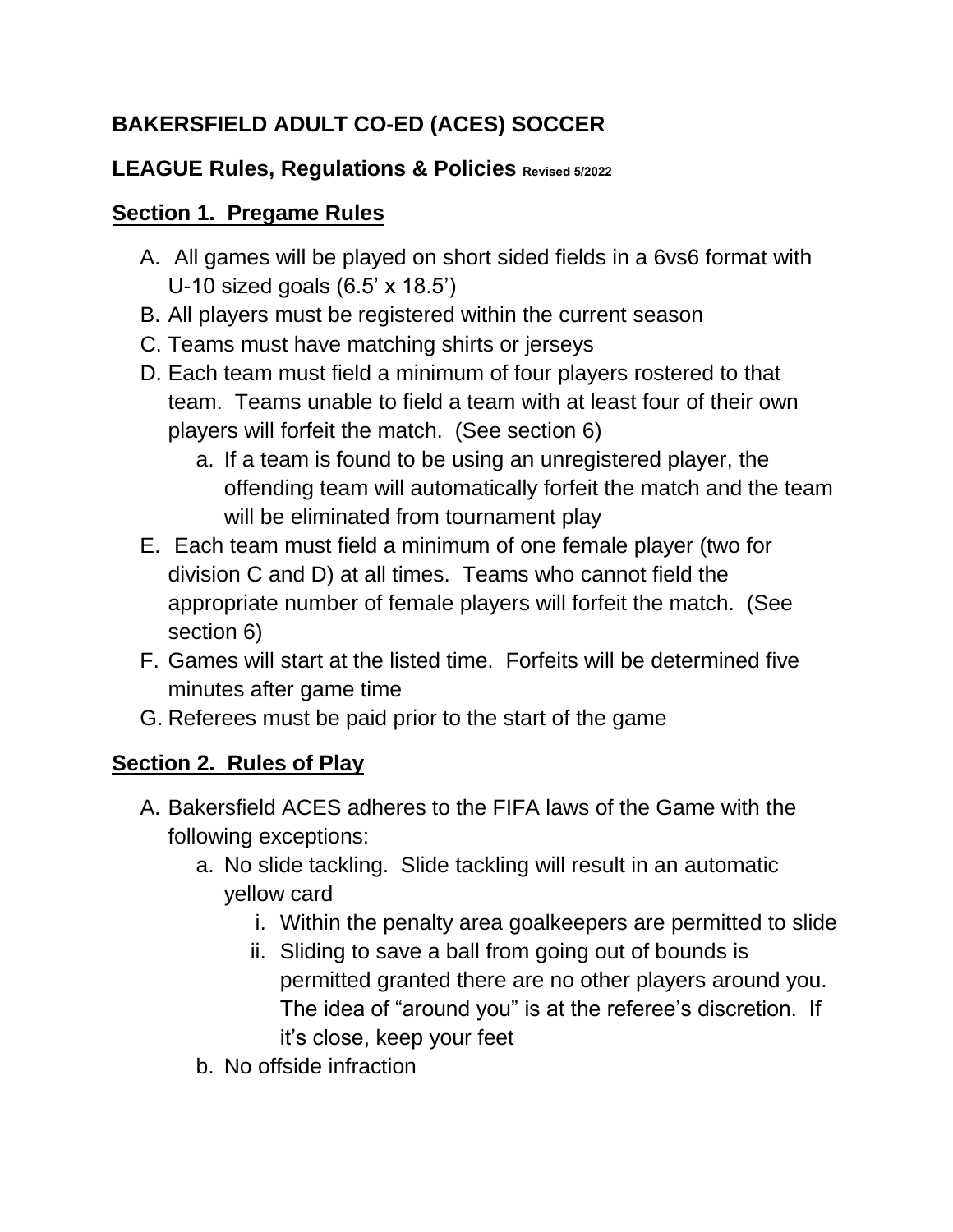# **Section 3. Yellow and Red Cards**

- A. Any player receiving a yellow card is required to substitute immediately
- B. Red cards of all kind carry with them a one game suspension
- C. Teams with 5 or more yellow cards or 2 or more red cards will result in automatic review by a three person discipline committee. Findings will be communicated and can include, but are not limited to, loss of membership.

# **Section 4. Substitution**

A. On the fly substitutions can be made. If a substitution is made it should not be made from a position on the field to gain an advantage

# **Section 5. Player Sharing**

- A. The sharing of players between teams is allowed during regular season play. Registered players can play up as many divisions, but can ONLY play down one division
	- a. Ex: A player in division B can play up in division A or down in division C but cannot play down in division C

# **Section 6. No Shows and Forfeits**

- A. Regardless of advanced notice, if a team cannot provide their opponent with a game (even if that game is a pickup game) at the scheduled time then that game will be considered a no show.
	- a. For each no show, the offending team will forfeit the full amount owed to the referee from their referee refund check
		- i. The team who did show up for their game will not pay the referee
	- b. A team with two or more no shows will be ineligible for tournament play
- B. If a team cannot satisfy the pregame requirements they will forfeit the game and a pickup game will be played instead
	- a. If a game is played each team will still pay the referee and the game will be officiated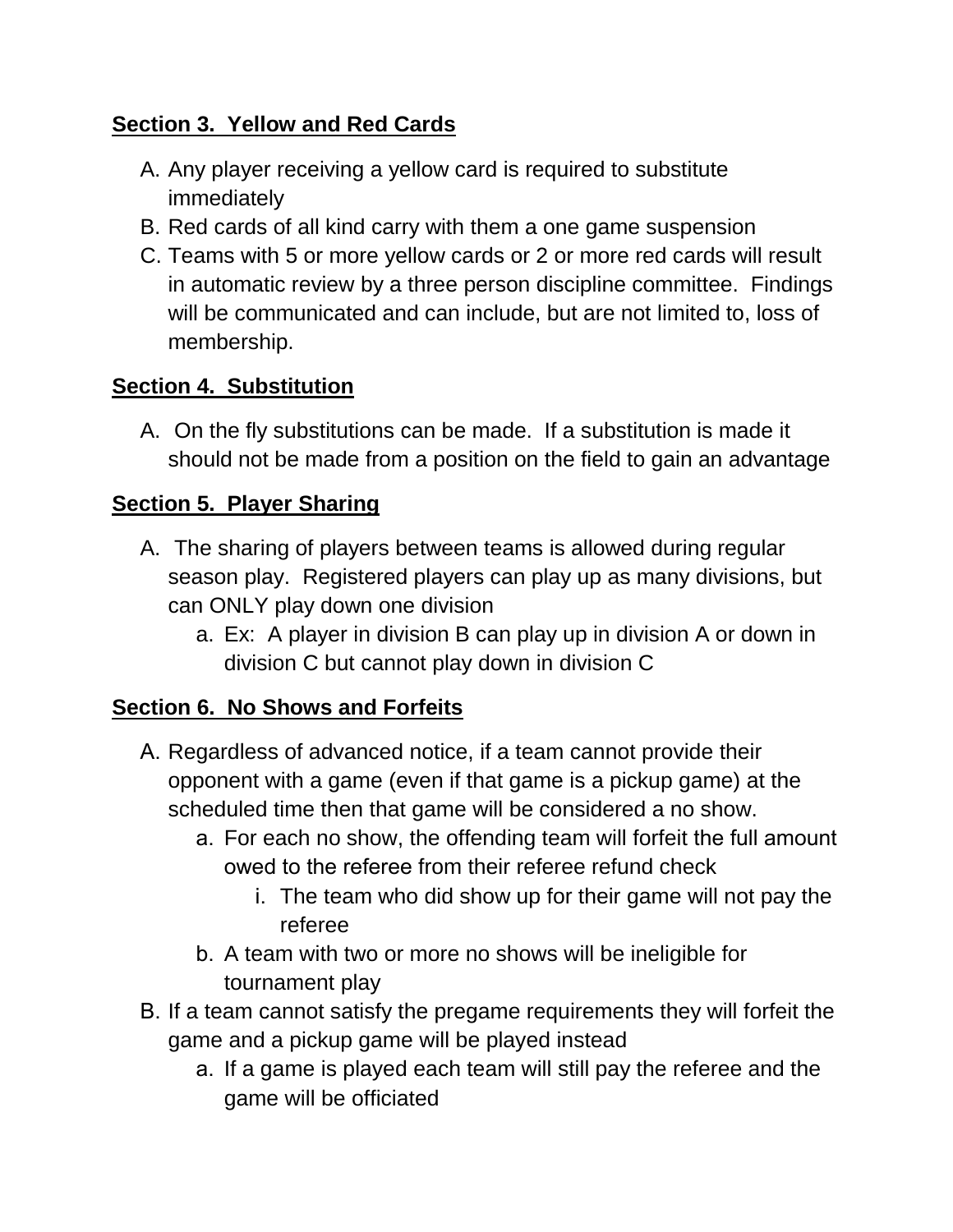#### **Section 7. Violent Conduct and Zero Tolerance Policy**

- A. Any violent conduct or conduct that can lead to violence is in violation of Bakersfield ACES Zero Tolerance Policy. In the case of a Zero Tolerance incident, ACES will initiate a Zero Tolerance Review which consists of:
	- a. Creation of a three person review committee made up of unbiased ACES board members
	- b. Solicitation of incident reports from both team managers as well as the referee
	- c. A discipline review and formal decision. All decisions are final. No protests.
- B. If a player or players are deemed in violation of the Zero Tolerance Policy they will be permanently removed from the league without refund and indefinitely barred from participating
- C. The team which the player(s) participates on will be under review as well and may be subject to suspension or removal from the league
	- a. Team is defined loosely as a group of players that play together, but can include up to an entire roster.
- D. Any team with a player in violation of the Zero Tolerance policy will not be eligible for tournament play
- E. After the passing of three full seasons, not including the season in which the incident occurred, a player (or players) involved in violation of the league's zero tolerance policy may apply for reinstatement to the league by issuing a formal letter to the league director. It is the sole decision of the league director to reinstate a player(s) and all decisions are final. No appeals.

# **Section 8. Tournament Rules**

- A. Only teams in good standing with the league will be eligible for tournament play
- B. Only players registered to your team roster may play for your team during tournament play
- C. Tournament points system is as follows:  $Win = 3$  points. Tie = 1 point. Losses  $= 0$  points